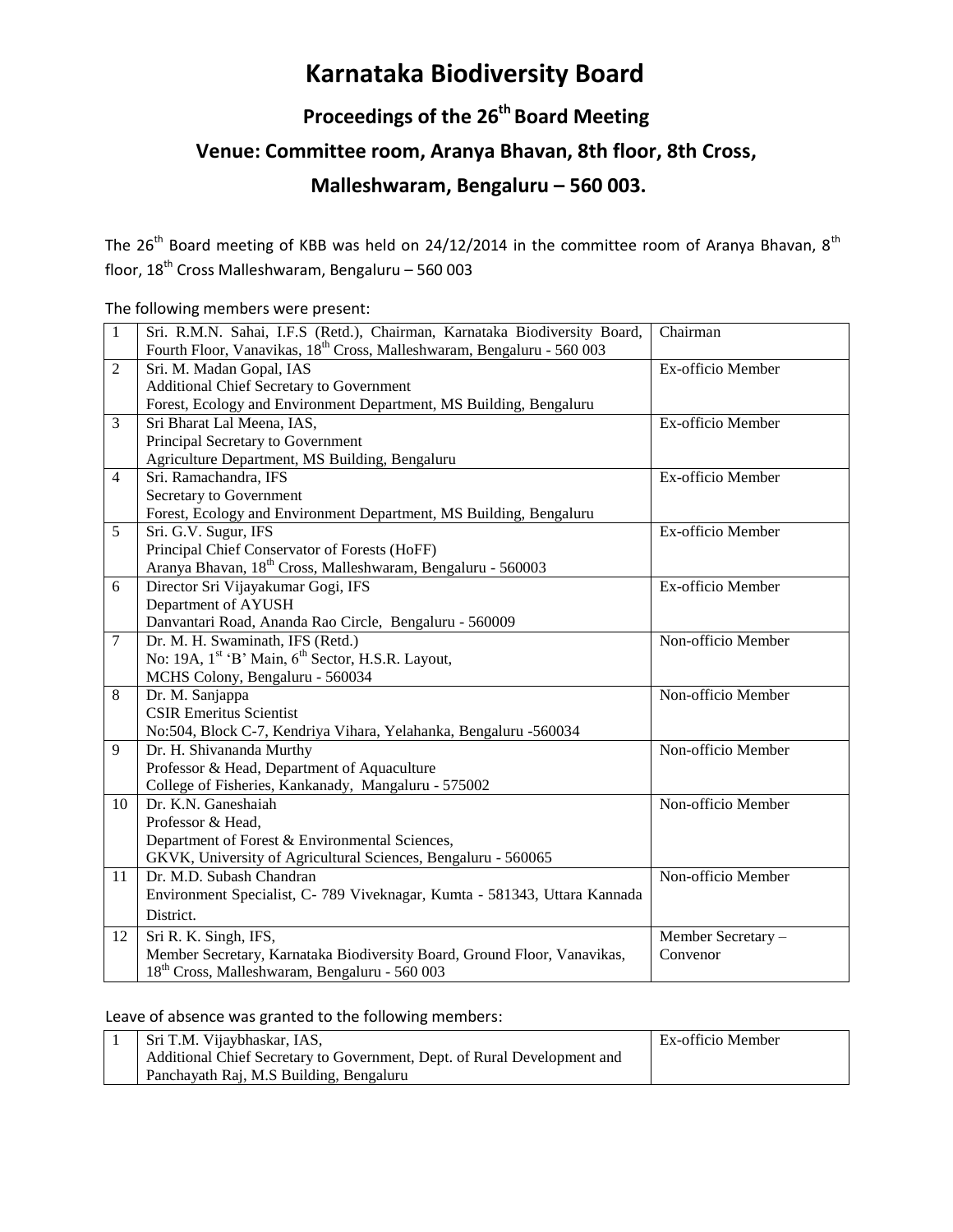The meeting commenced with a formal welcome of the members by the Chairman and the agenda for meeting was taken up for discussion.

1. Reading and recording of  $25<sup>th</sup>$  Board meeting:

The proceedings of the 25<sup>th</sup> Board meeting were communicated to all the members. As there were no comments from the Members, the proceedings are hereby adopted.

2. Access and benefit sharing:

The Chairman briefed the members about the regulations issued by National Biodiversity Authority on access to biological resources, associated knowledge and benefit sharing. This regulation was issued under Section 64 read with subsection 1 of Section 18 and Section 21(4) of the Biological Diversity Act, 2002. After deliberating the subject at length, following decisions were taken:

- (I) Additional Chief Secretary Forest, Ecology and Environment informed that wide publicity should be given to the regulation and it should be translated in Kannada and circulated among all the stakeholders for their knowledge, information and necessary action. Since the Biodiversity Management Committees of Gram Panchayaths are involved in the benefit sharing for access to the bioresources in their jurisdiction, the Kannada version will be helpful in creating awareness about the regulation. Hence, it is resolved to give wide publicity and to translate the regulation in Kannada for wider circulation.
- (II) Under regulation 4, the slab has been fixed for sharing the benefit based on ex-factory annual gross sale, which is 0.1 to 0.5% depending upon annual gross sale of the product. In the case of direct access to biological resources for commercial utilization or for biosurvey and bioutilization for commercial utilization, there is no such fixed slab. Under regulation 3, the share of the benefit may be from 1% to 5% of the purchase price of the biological resources. After detailed deliberation it is resolved that the sharing for access to biological resources should be determined by considering the species used,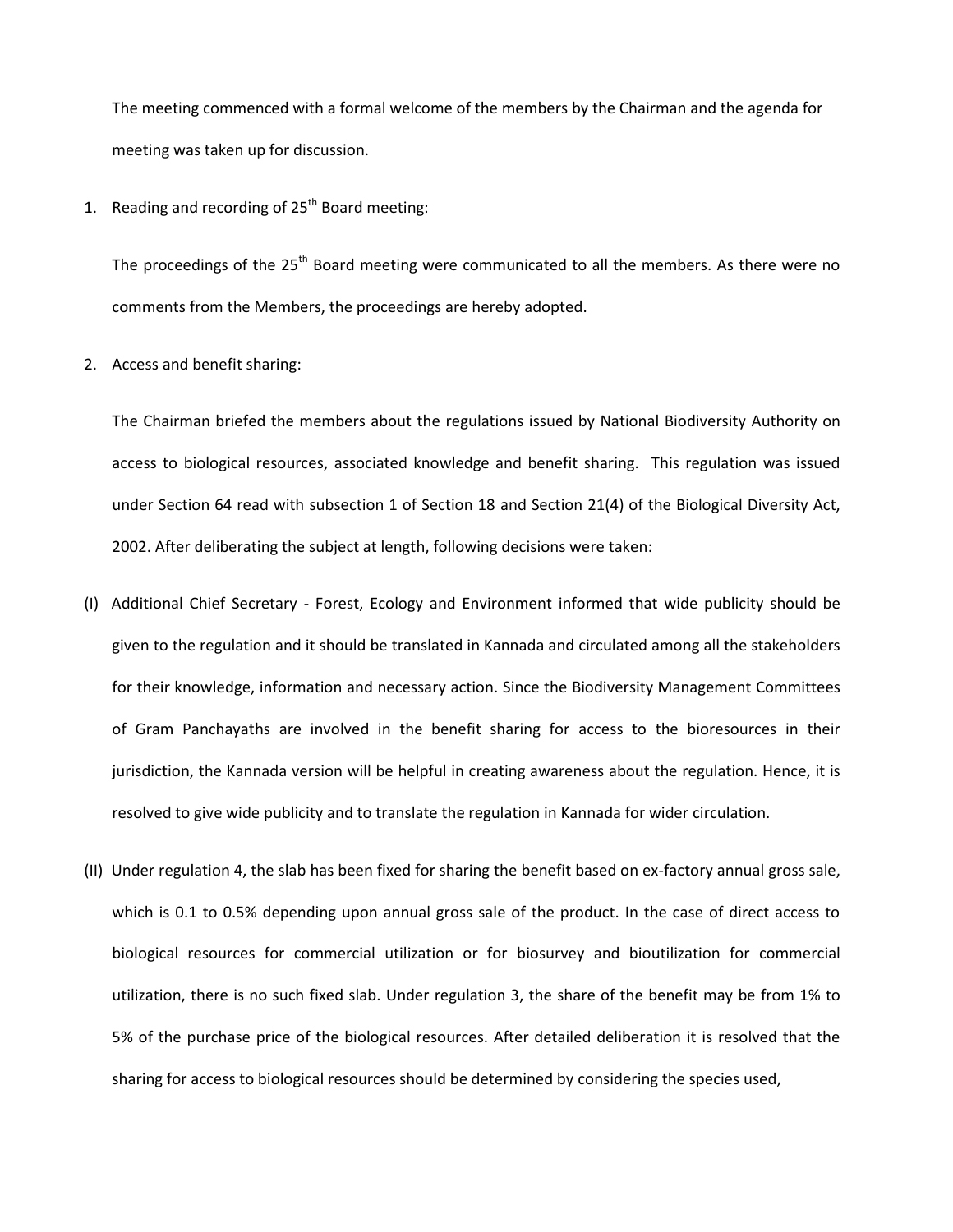quantity used, threat status of the species etc. The Chairman pointed out that the Board does not have data on the status, availability and sustainable harvest of the medicinal plants. Dr. Ganeshaiah said that they have worked extensively on the subject in Western Ghats and have all the necessary data. The Additional Chief Secretary - Forest, Ecology and Environment stated that a committee may be constituted to look into the available data and recommend the graded percentage for collection of benefit sharing. Dr. Swaminath was of the view that a Committee may not be necessary and this work can be done by the Member Secretary in association with experts in the Board. The Additional Chief Secretary - Forest, Ecology and Environment, however expressed that to carry out exercise in a focused scientific manner, it is good if a committee consisting of Dr. Swaminath, Dr. Sanjappa and Dr. Subhas Chandran is constituted with Member Secretary as Convener. This suggestion was generally agreed upon. The Board authorized Member Secretary to sign the agreement with the individual organization etc. on behalf of the Board.

- (III) The Board also deliberated the issue of threatened species being used commercially by several companies. It took note of the meeting proceedings dated 15/12/2014 of final hearing for the notice given to the pharmaceutical companies. Member Secretary submitted to the Board to constitute a committee to decide different threat statuses of 40 species which are being used commercially in the State. The committee shall recommend to the Board about the timeframe given to the company for different species to find out the alternative species before the threatened species is banned for certain period. After detailed discussion it is resolved that the aforesaid committee may look into the issue and submit a report on this.
- (IV) Member Secretary submitted to the Board that there will be several companies falling in the scope of the Act which will come forward for sharing of benefits under this regulation. He proposed to constitute a cell by engaging two persons for this purpose in due course of time depending upon the increase in Work load. The Board after detailed discussion resolved that a cell of two persons may be headed by a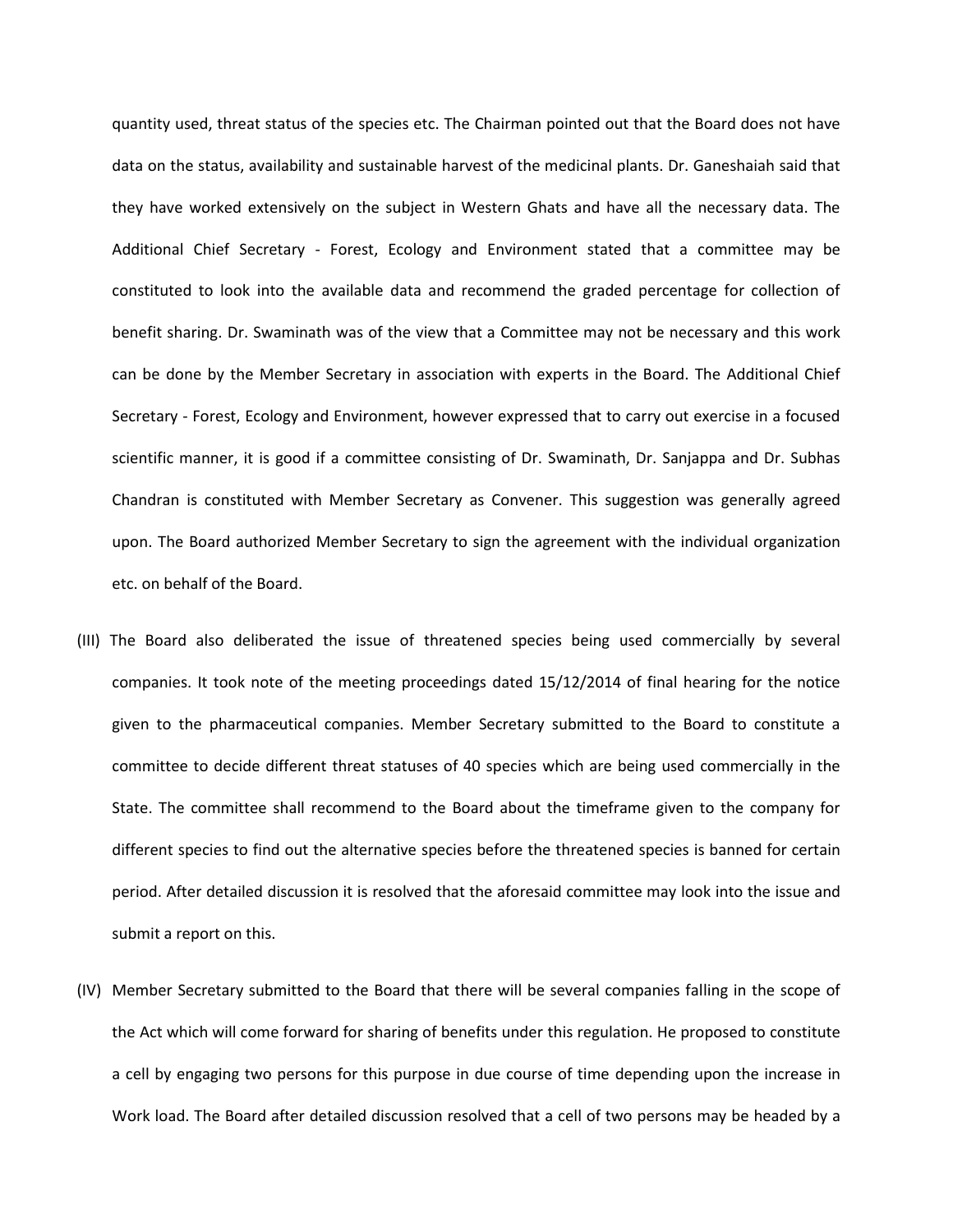retired officer from State Government of the rank equivalent to and not less than Deputy Secretary to the Government.

- (V) Dr. Ganeshaiah informed the Board that there are several species in the list of exemption under Section 40 which are endangered for example – *Garcinia indica* and *Garcinia cambogia* and submitted to the Board that such species should be listed and informed to National Biodiversity Authority to remove from the list of exempted species under Section 40. Member Secretary informed the Board that a Special Leave Petition (SLP 7951/2014) is filed by Environmental Support Group before the Honorable Supreme Court and since the matter is sub judice, the discussion may be deferred.
- (VI) Monitoring Biodiversity Management Committees (BMC):

The Board noted the fact that the Biodiversity Management Committees have been constituted in 4467 out of 5624 Grama Panchayaths but the awareness creation and capacity building exercise for the members of Biodiversity Management Committees is required. In order to maintain the transaction of bioresources from their jurisdiction and levying fee under Section 19(1) and receiving the benefits arising out of access to biological resources etc, the Board felt that there should be mechanism to monitor and guide the Biodiversity Management Committees throughout the State. It is resolved that Taluk Executive Officer of each taluk shall be monitoring and guiding the activities of all the Biodiversity Management Committees of all Grama Panchayaths in its jurisdiction. Monitoring of all Biodiversity Management Committees by Taluk Executive Officers will be done under overall supervision of Chief Executive Officer of the Zilla Panchayath. The Biodiversity Management Committees at Taluk Panchayaths and Zilla Panchayaths will be monitored and supervised by Chief Executive Officer of the concerned Zilla Panchayath.